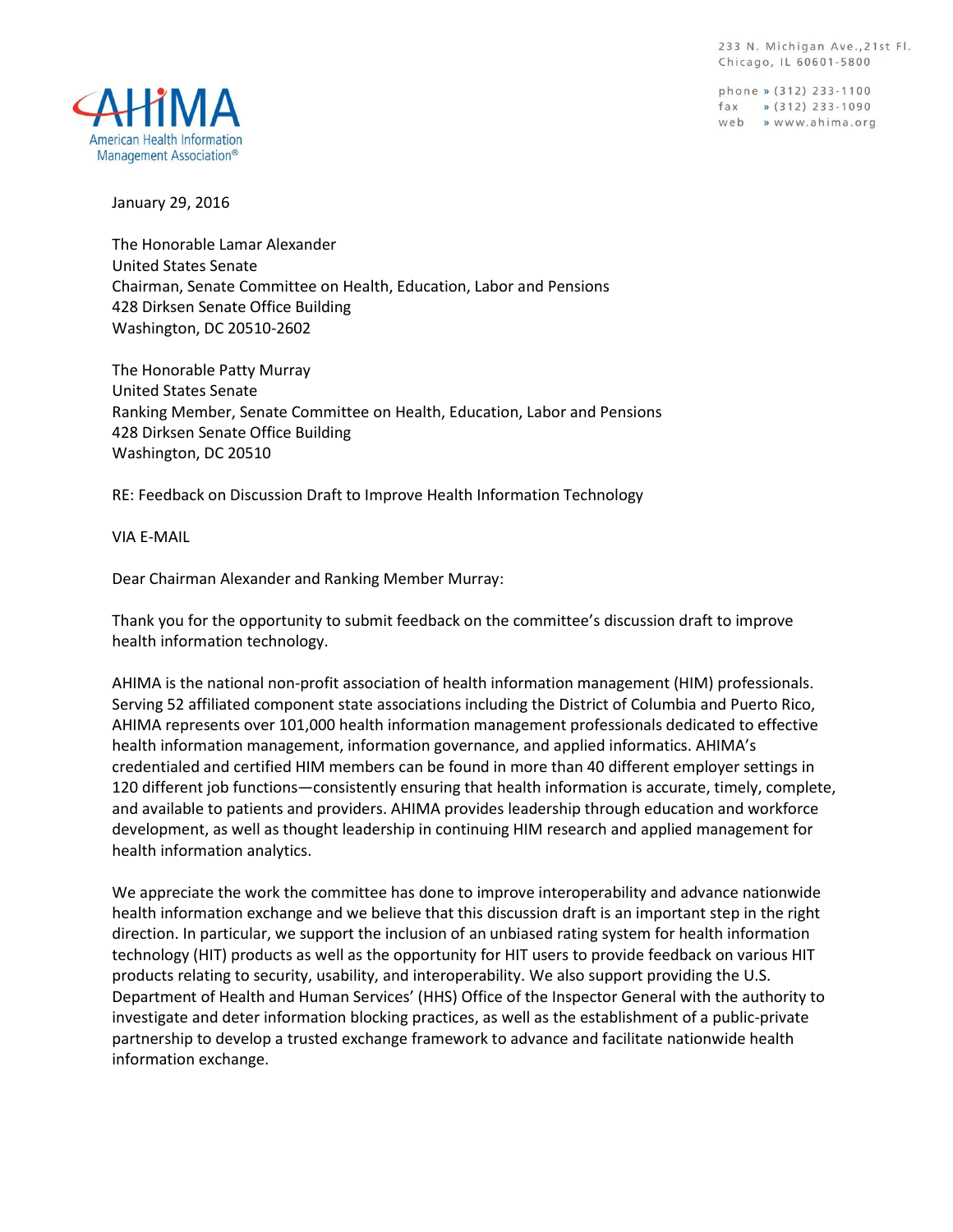In addition, AHIMA supports the inclusion of language that directs the Government Accountability Office (GAO) to conduct a study to review methods for securely matching patient records to the correct patient. Accurate and reliable patient matching continues to serve as a barrier to successful nationwide health information exchange. A number of our members have noted that patient matching errors often begin at registration and can generate a cascade of errors that continue until a patient is discharged. A recent survey of AHIMA members revealed that over half of HIM professionals routinely work on mitigating possible patient record duplicates at their facility. Of those, 72 percent work to mitigate duplicate records on a weekly basis.<sup>1</sup> Without intervention by HIM professionals, clinicians would have an incomplete record of a patient's medical history, resulting in uncoordinated care, unnecessary testing or improper treatment(s), and workflow inefficiencies.

That said, we would like to offer the following recommendations for consideration as it relates to the discussion draft.

## **Assisting Doctors and Hospitals in Improving Quality of Care for Patients**

Assisting doctors and hospitals in improving quality of care for patients includes having access to clean, granular and accurate data in the clinical record. Clinical documentation is at the core of every patient encounter. For it to be meaningful, it must be accurate, timely, and reflect the scope of the services provided. This is particularly important as the industry continues to push forward with such initiatives as ICD-10, Accountable Care Organization (ACO) payment models, other value-based payment models and enhanced patient engagement. The consequences of inaccurate or incomplete clinical documentation can often lead to lost reimbursement and scrutiny by Medicare's Recovery Audit Contractors (RACs) and can put a patient's health at risk.

Allowing providers to delegate clinical documentation requirements to non-physician members of the care team as permitted by State licensure and State medical and health professional board regulations will allow providers to focus more on the patient and less on burdensome regulatory and administrative requirements. However, clinical documentation by providers today can at times be incomplete, unclear or imprecise and HIM professionals, including clinical documentation improvement (CDI) specialists and coders, often play a pivotal role in improving the accuracy and quality of the clinical documentation.

Allowing a non-physician to document may create more confusion that does not enhance the overall quality and integrity of the data in the clinical record. Therefore, we recommend that the committee provide greater clarity in this section as to what clinical documentation requirements could be delegated to non-physicians, or instruct the U.S. Department of Health and Human Services (HHS) to provide guidance as to what clinical documentation requirements may be delegated to non-providers of the care team. We would also welcome the opportunity to work with committee staff and other stakeholders on clinical documentation improvement concepts as AHIMA has registered nursing and CDI expertise as well as health information management professionals who understand the flow of information throughout the patient's encounter.

 $\overline{a}$ 

<sup>&</sup>lt;sup>1</sup> Dooling, J. et al. "Survey: Patient Matching Problems Routine in Healthcare." Journal of AHIMA, Jan. 6, 2016. http://journal.ahima.org/2016/01/06/survey-patient-matching-problems-routine-in-healthcare/.